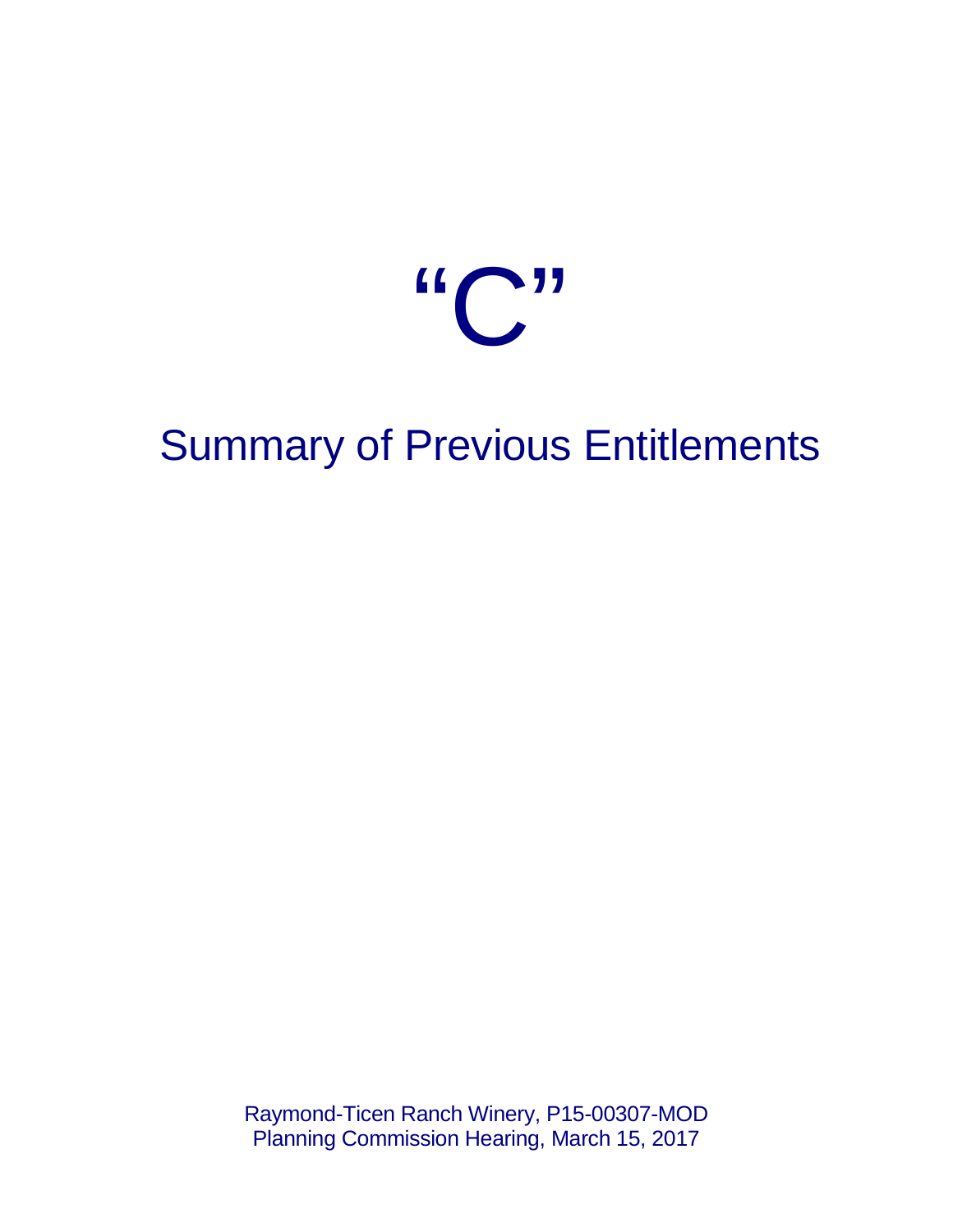## **Raymond Ticen Ranch Winery**

| <b>Previous Entitlements</b><br><b>Accessory to Production Ratio: 17 percent</b> |                          |                           |  |  |
|----------------------------------------------------------------------------------|--------------------------|---------------------------|--|--|
|                                                                                  | Accessory Area (sq. ft.) | Production Area (sq. ft.) |  |  |
| <b>Building A</b>                                                                | $8,000*$                 | 19,560                    |  |  |
| <b>Building B</b>                                                                | --                       | 23,587                    |  |  |
| <b>Building C</b>                                                                | 8,325                    | 34,750                    |  |  |
| <b>Unbuilt Structures</b>                                                        | $4,000**$                | 16,000                    |  |  |
| Other Structures (Sheds, etc.;<br>includes outdoor production areas)             | $- -$                    | 40,979                    |  |  |
| <b>TOTAL</b>                                                                     | 20,325                   | 118,876                   |  |  |

## **Summary of Entitled and Requested Accessory and Production Areas**

\* This floor area was not identified in initial winery approval documents but was scaled based on an area labeled as office and visitor area (Area C) on a building floor plan from 1987. Of this area, approximately 4,720 square feet could have been used for public visitation; this 4,720 square feet was temporarily located in Building A until a separate building (approved with Use Permit 498384 and administratively amended as Building D in April 1990) was built. Building D was not subsequently built, but because public visitation had commenced as noted in the use permit modification request submitted in January 1990, the square footage remains a part of the winery's entitlement for public visitation (County Code Section 18.104.255.D).

\*\* This floor area was approved as private, by appointment visitation space in February 1991 (Use Permit Modification U-89-46).

| Current Request, P15-00307 - MOD                 |                          |                           |  |  |
|--------------------------------------------------|--------------------------|---------------------------|--|--|
| <b>Accessory to Production Ratio: 32 percent</b> |                          |                           |  |  |
|                                                  | Accessory Area (sq. ft.) | Production Area (sq. ft.) |  |  |
| <b>Building A</b>                                | 18,937                   | 14,977                    |  |  |
| <b>Building B</b>                                | $- -$                    | 23,587                    |  |  |
| <b>Building C</b>                                | 8,325                    | 34,750                    |  |  |
| <b>Ticen Ranch Buildings</b>                     | 3,984                    | $- -$                     |  |  |
| Other Structures (Sheds, etc.;                   | 5,310                    | 40,979                    |  |  |
| includes outdoor production areas)               |                          |                           |  |  |
| <b>TOTAL</b>                                     | 36,556                   | 114.293                   |  |  |

Floor areas as noted in the table summarizing the Current Request, above, are taken from the applicant's architectural plans submitted with the application for P15-00307 – MOD, as most recently revised and resubmitted on August 11, 2016.